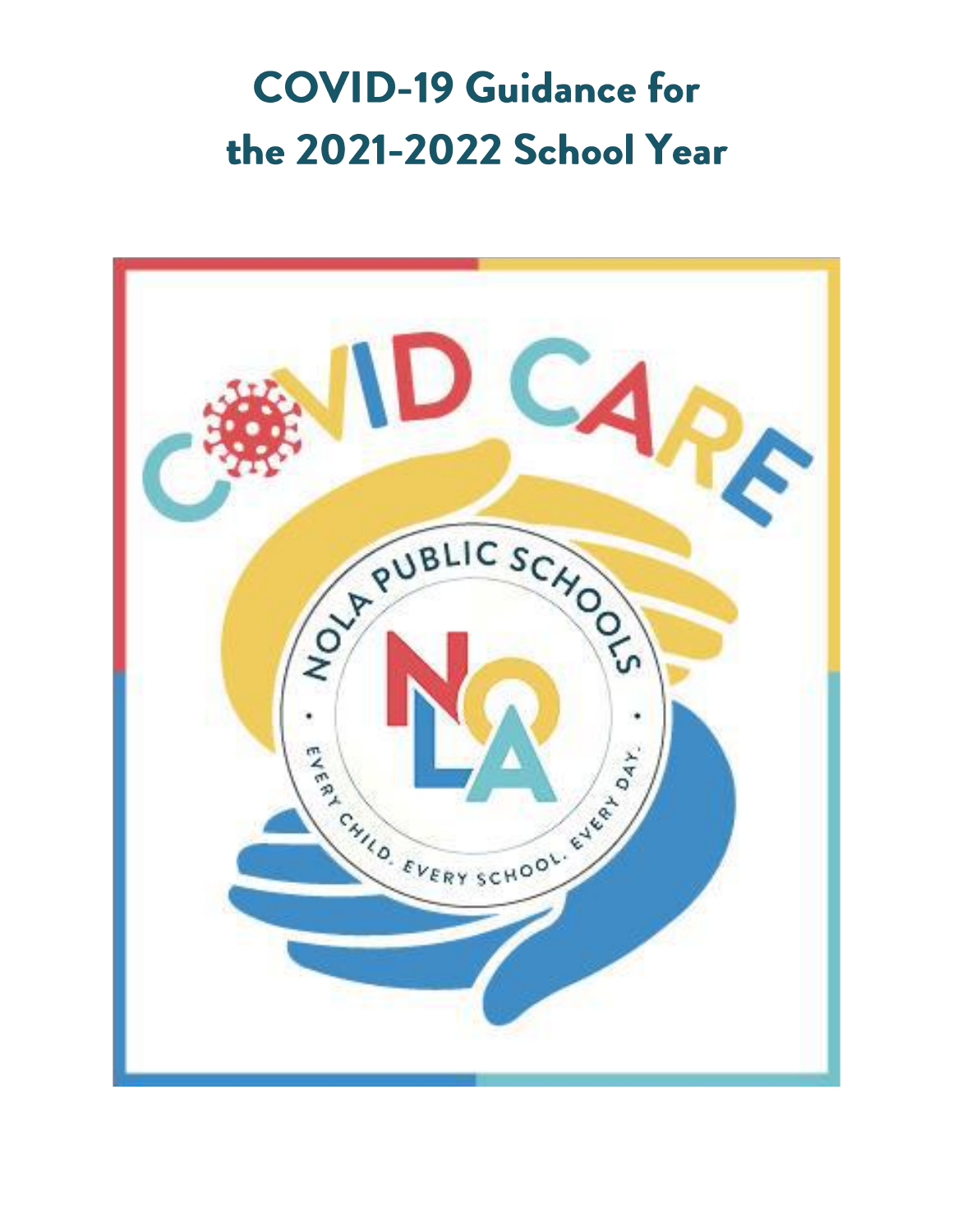# **TABLE OF CONTENTS**

| PREPARATION AND ACTIONS FOR CONFIRMED OR SUSPECTED CASES OF COVID-19 Pg. 10 |  |
|-----------------------------------------------------------------------------|--|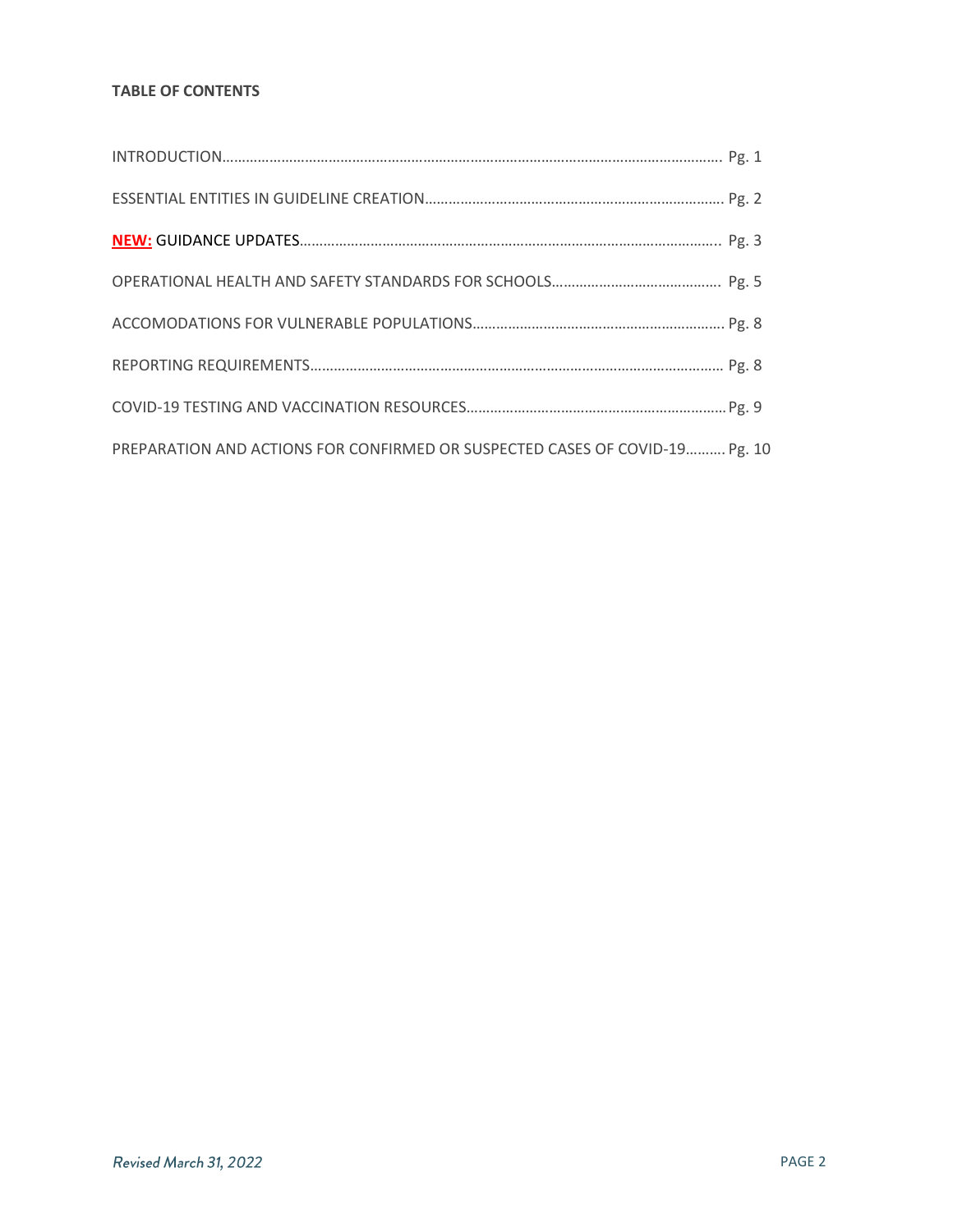#### **INTRODUCTION**

Prior to the 2020-21 School Year, NOLA Public Schools issued a Roadmap to Reopening Schools, establishing clear operational expectations to guide the reopening of schools in response to the challenges of the COVID-19 pandemic. Adherence to these guidelines, in combination with utilization of resources such as testing, resulted in our district providing safe, in-person instruction for nearly the entire school year.

In June 2021 as this guidance was being drafted, the rates of COVID-19 in our community had significantly decreased, however in July 2021 our community began to experience a resurgence in COVID-19 due to the delta variant. Please note that necessary updates to our guidance will be reflected in **RED** along with the effective date throughout this document. The enclosed guidelines provide updated, health and safety standards for schools to adhere to as we continue to serve students and staff in the upcoming school year.

Our health and safety standards for 2021-22 are aligned with guidelines provided by state and federal leaders and the medical experts who have supported us for the past year. These guidelines are developed based on the current context of the pandemic and are likely to change over the course of the year as we observe the course of the pandemic locally and continue to learn from the science of vaccinations, viral transmission, and effective public health practices.

We applaud our educators for building adaptive plans for teaching and learning as they respond to our community's updated safety procedures and protocols. It is also important to acknowledge that there will continue to be cases of COVID-19 in our community, and schools, and we will have the protocols necessary to help our educators determine the appropriate next steps to keep our school community safe. We can continue to get through this together.

For information regarding COVID 19, please visit the [Louisiana Department of Health website](https://www.ldh.la.gov/coronavirus) and the [Centers for Disease Control and Prevention website](https://www.cdc.gov/coronavirus/2019-ncov/index.html) and follow the standards outlined in this document.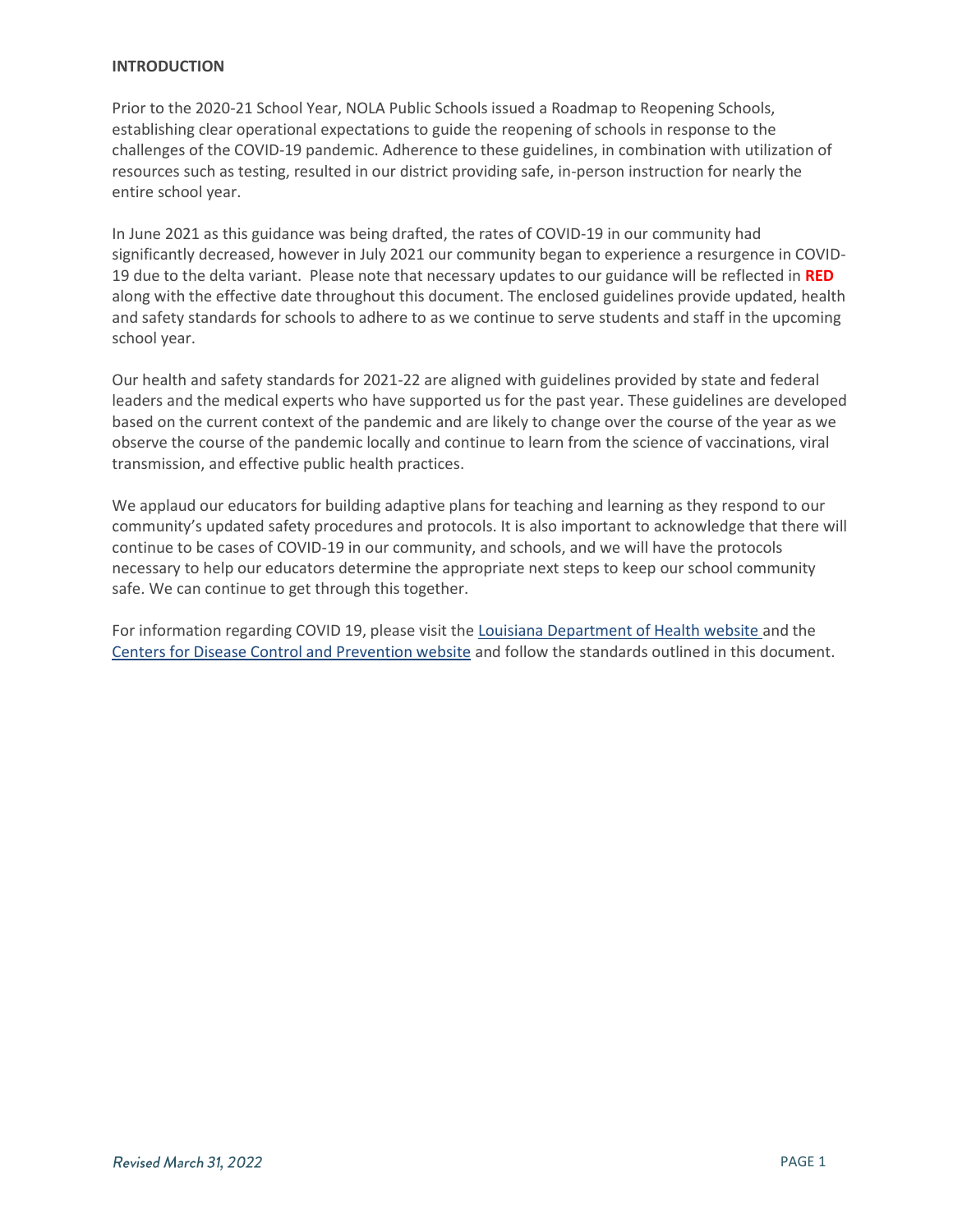#### **ESSENTIAL ENTITIES IN GUIDELINE CREATION**

Louisiana State Department of Health:

- Sets the public health requirements for public entities
- Provides the Louisiana Department of Education with guidance on school opening

Louisiana Department of Education (LDOE):

- Provides [guidelines](https://www.louisianabelieves.com/docs/default-source/ready-to-achieve/ready-to-achieve!-2021-2022-school-operational-guidelines.pdf?sfvrsn=737f6718_2) to school districts, aligned to federal and state public health standards, for how to open schools
- Provides best practices and resources for implementing guidelines

City of New Orleans and the New Orleans Health Department:

- Sets [guidelines](https://ready.nola.gov/incident/coronavirus/safe-reopening/#phase) for citywide reopening
- Communicates status of reopening that directly impact school planning and operations
- Manages community testing and citywide public health surveillance

NOLA Public Schools (NOLA-PS):

- Sets operational health and safety standards for the opening of schools, aligned to health and safety guidelines set by the Louisiana Department of Education and other relevant state and local agencies
- Implements systems to oversee and hold schools accountable to the health and safety standards
- Identifies system-wide needs and seeks solutions to support schools as they continue to serve students and support educators citywide.
- Provides training and resources to schools for successfully implementing the safety standards
- Manages the relationship with the Regional Medical Director and Office of Homeland Security
- Determines if and when schools need to close their facilities, in coordination with school leaders, the New Orleans Health Department, our Medical Advisors, and the Regional Medical Director
- Provides Medical Advisors to schools throughout the school year

Individual Charter Management Organizations:

- Develop school-based operational plans for opening schools in accordance with the NOLA Public Schools Operational Health and Safety Standards
- Implement the day-to-day operational procedures and delivery of instruction to students
- Communicate the status of opening requirements directly to students, families, and staff in the day-to-day implementation of operational and instructional plans
- Communicate with students, families, and staff in the event of illness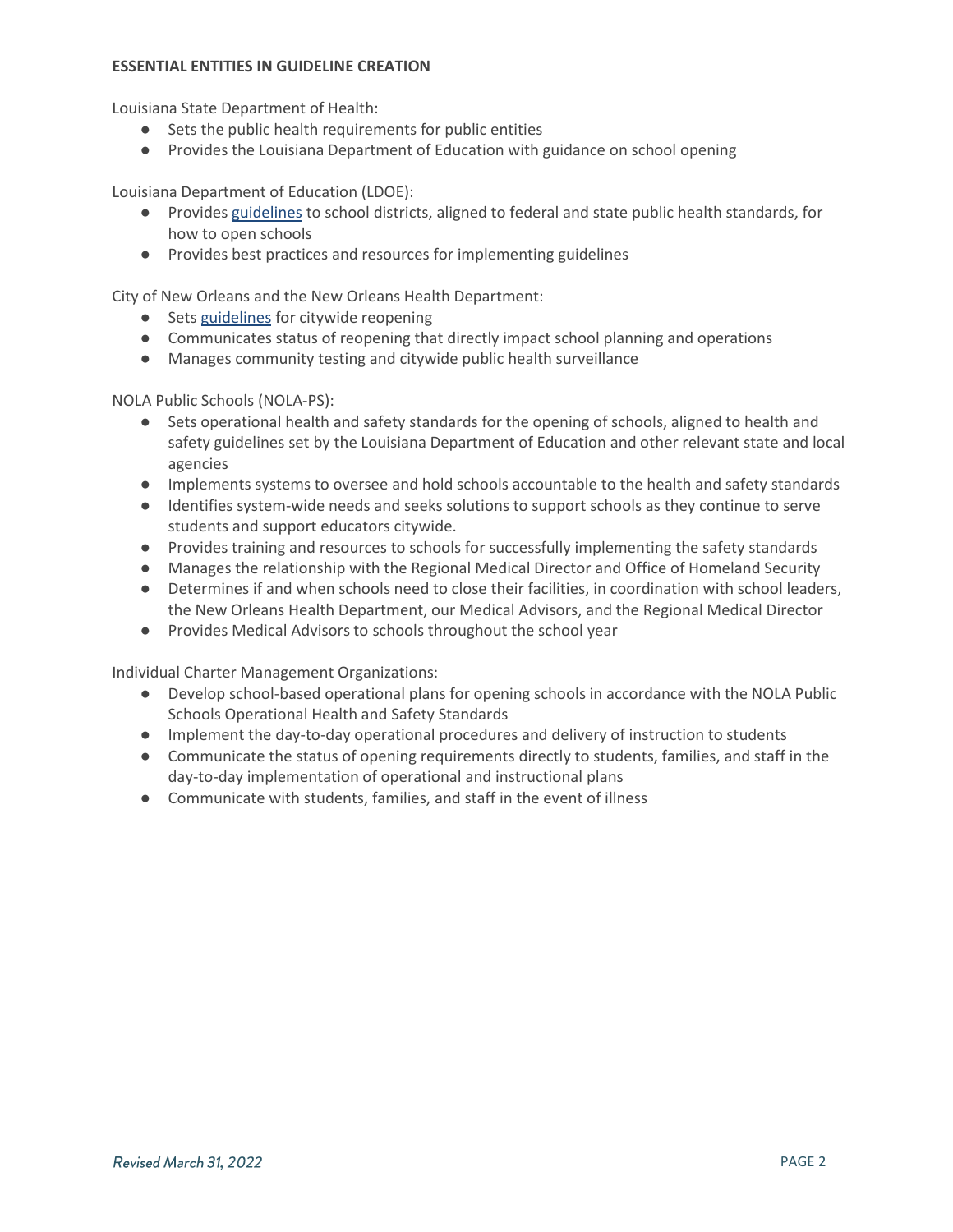#### **TEMPORARY OPERATIONAL RESTRICTIONS**

As NOLA Public Schools continues to navigate the COVID-19 pandemic additional restrictions or changes to our guidance may be needed. In this section of the School Year 2021-2022 COVID-19 Guidance, we will provide information on any currently applicable temporary operations restrictions including: the timeline of the restriction, its impact on schools and where this change is reflected in this guidance document. All updates are marked with **red** throughout this guidance.

## **COVID-19 VACCINES REQUIRED FOR ALL STUDENTS AGED 5 YEARS OR OLDER:**

The COVID-19 vaccine will be added to the list of required immunizations for all students aged 5 years and up as of February 1, 2022. Families may claim an exemption to this requirement for philosophical, religious, or medical needs. Families may use **[this form](https://ldh.la.gov/assets/oph/Center-PHCH/Center-PH/immunizations/statement-of-exemption-from-immunizations.pdf)** to claim an exemption and submit to their students school.

#### **INDOOR MASKING RECOMMENDATION:**

Due to recent updates on making recommendations from the CDC, NOLA-PS is providing a timeline to remove the recommendation to wear face masks in school. Regardless of the timeline provided anyone who would like to continue to wear a mask in schools is encouraged to do so.

- Timeline: Wearing a high quality face mask while indoors should remain in place until March 18, 2022. If by that date the level of COVID-19 community spread for Orleans Parish remains low to medium the Indoor Masking recommendation will be lifted as of March 21, 2022. As of March 21, 2022 anyone who would like to continue to wear a mask in schools is encouraged to do so.
	- $\circ$  If at any point the level of community spread of COVID-19 is raised to "High", as defined by the CDC, additional mitigation precautions may be put into place like a renewed recommendation for indoor masking.

## **CLEANING IN SCHOOLS:**

The CDC has reduced the frequency of cleaning high touch surfaces from twice a day to once a day and our guidance is being updated in response.

• Timeline: The guidance is effective March 7, 2022 and will stay in effect until further notice.

#### **REVISED QUARNATINE GUIANCE:**

In response to recent quarantine guidance updates from the Louisiana Department of Health and CDC, NOLA Public Schools has updated its quarantine guidance to allow for a "Test to Stay" option for unvaccinated or unboosted individuals that are defined as close contacts. All previous quarantine guidance remains in effect.

- Timeline: The guidance is effective March 7, 2022 and will stay in effect until further notice.
- Impact: Additional flexibilities have been added to the quarantine protocols for unvaccinated and unboosted close contacts due to the distribution of thousands of rapid antigen tests to schools.
- Schools may implement a test to stay strategy for students and staff who are not fully or recently vaccinated so they may remain in school. In this option, students and staff do not need to quarantine at home if:
	- o They remain asymptomatic AND
	- $\circ$  They mask through Day 10 following their last point of close contact with a positive case AND
	- $\circ$  They test negative for COVID-19 twice during Days 0 5 following their last close contact. Tests should be administered on non-consecutive days (e.g., specimen collection on Day 2 and Day 4). If an individual tests positive, see isolation guidance.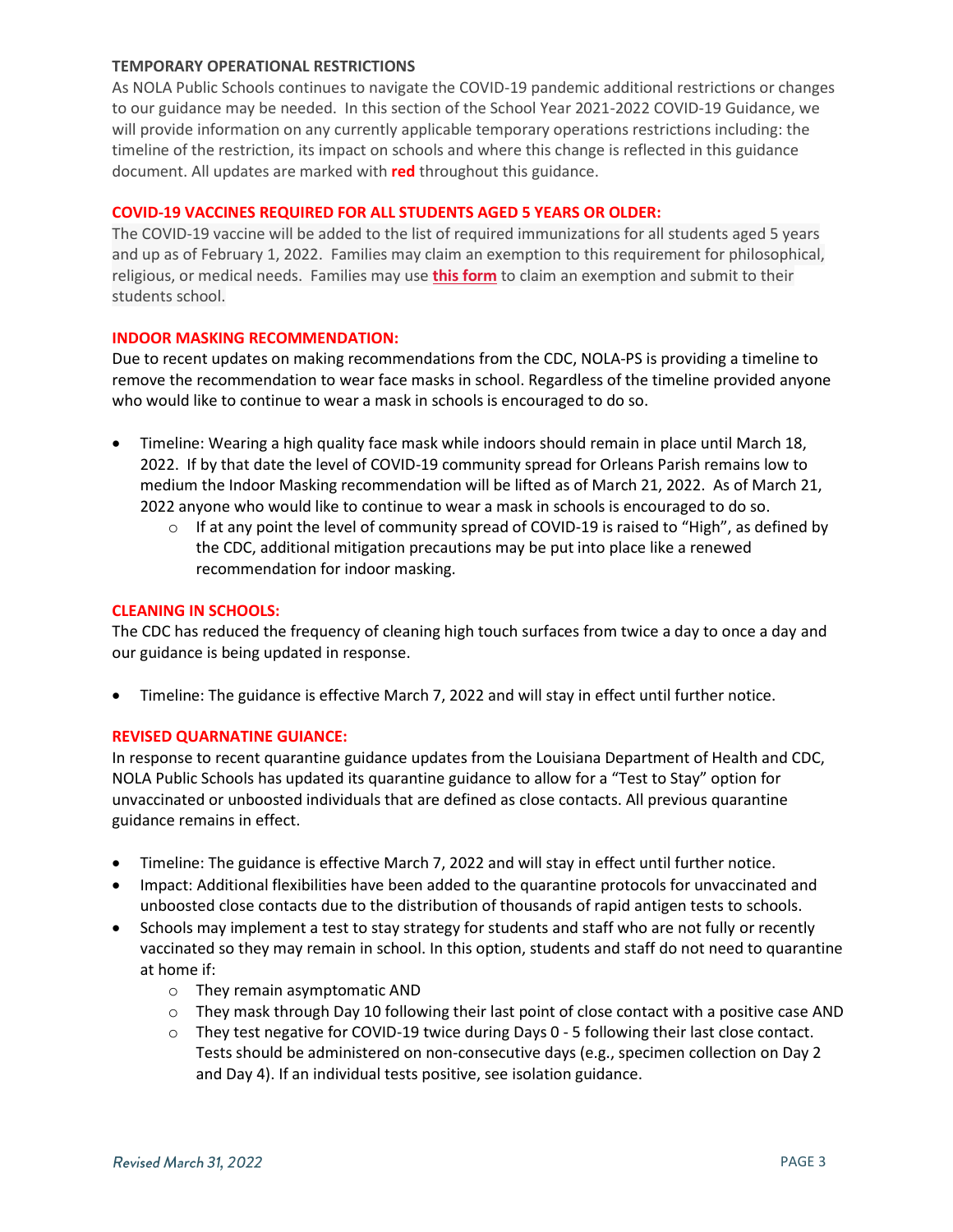# **REVISED SELF-ISOLATION GUIDANCE:**

In response to recent guidance updates from the Louisiana Department of Health, NOLA Public Schools has updated its guidance as described below.

- Timeline: The guidance is effective March 7, 2022 and will stay in effect until further notice.
- Impact: The recommended isolation timeline and guidance's has been updated to:
	- o Those who are a confirmed or suspected positive case, are to self-isolate at home for 5 days from the time symptoms began or the time of the first positive test, whichever is earlier. They may return to school on day 6 if symptoms have resolved. Testing after the isolation period and before returning to school is recommended.
	- $\circ$  Positive cases that self-isolate for 5 days are required to wear a high-quality face mask once returning to school on days 6-10.

# **OPERATIONAL RESTRICTIONS**

The following restrictions and requirements will be in place for the 2021-22 school year based on the [School Opening Guidelines](https://www.louisianabelieves.com/docs/default-source/ready-to-achieve/ready-to-achieve!-2021-2022-school-operational-guidelines.pdf?sfvrsn=737f6718_2) provided by the Louisiana Department of Education.

| <b>Maximum Classroom</b><br>Capacity    | No maximum classroom size.<br>The maximum group size that may convene indoors in a single room<br>should be determined by physical distancing requirements and student<br>grouping method. |
|-----------------------------------------|--------------------------------------------------------------------------------------------------------------------------------------------------------------------------------------------|
| <b>Maximum School Bus</b><br>Capacity   | 100% capacity with all passengers wearing a face covering and sitting in<br>assigned seats or with daily seating charts.                                                                   |
| <b>Student Classroom</b>                | Students may be grouped in classrooms in one of two ways:                                                                                                                                  |
| <b>Grouping Options</b>                 | (1) In static groups with minimal social distancing requirements                                                                                                                           |
|                                         | <b>OR</b>                                                                                                                                                                                  |
|                                         | (2) In groups with changing composition, maintain 3-6 feet of social<br>distance from other students and adults.                                                                           |
| <b>Reporting</b><br><b>Requirements</b> | All NOLA-PS schools are required to report all known and suspected cases<br>of COVID-19 to NOLA PS and the LDH School Portal.                                                              |
|                                         | A process for providing information on the vaccination rate of students<br>and staff will be established by the beginning of the school year.                                              |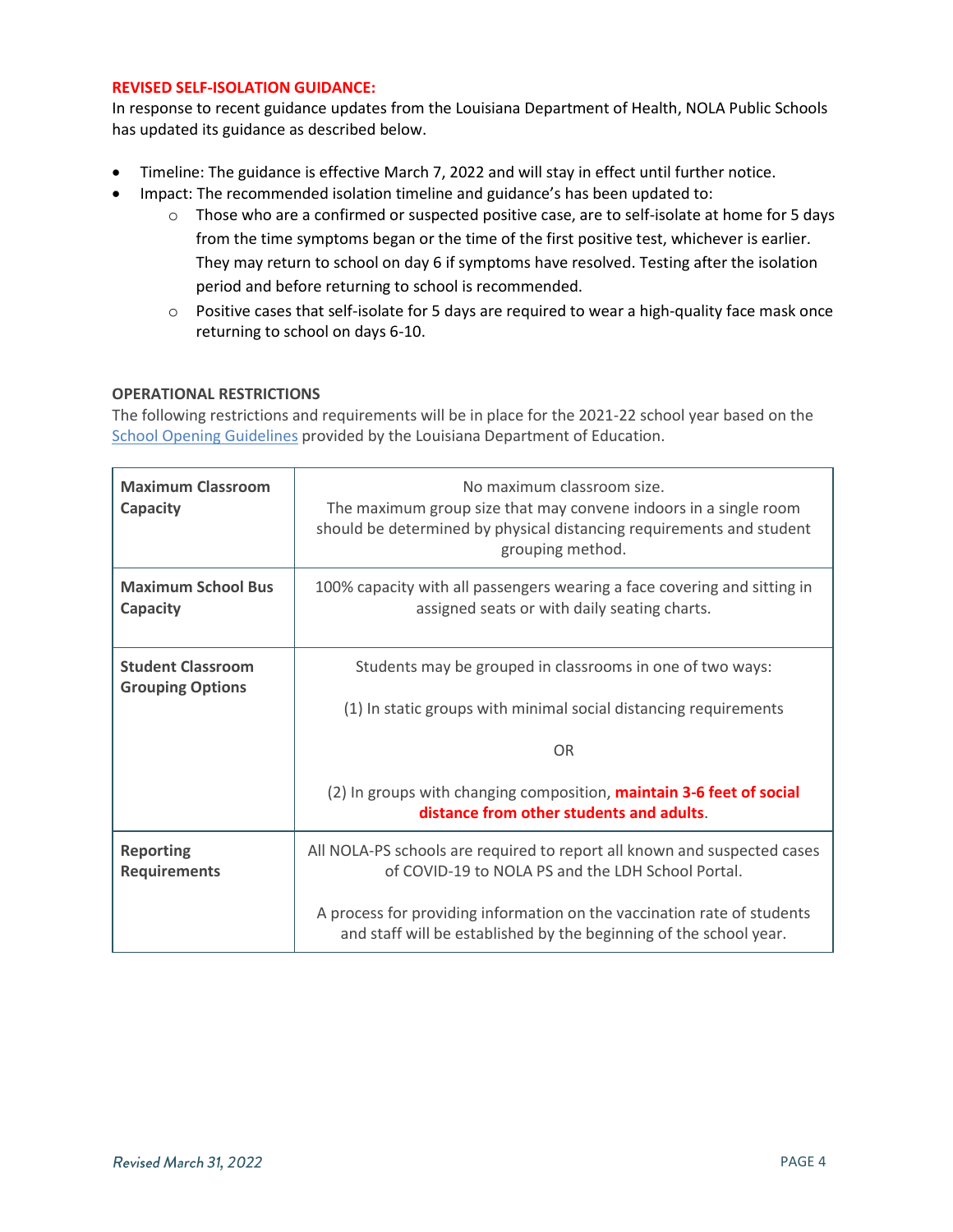# **OPERATIONAL HEALTH AND SAFETY STANDARDS FOR SCHOOLS**

In consultation with the City of New Orleans Department of Health and the [guidance](https://www.louisianabelieves.com/docs/default-source/ready-to-achieve/ready-to-achieve!-2021-2022-school-operational-guidelines.pdf?sfvrsn=737f6718_2) provided by the Louisiana Department of Education, NOLA Public Schools designed the following operational standards for critical school functions.

The Operational Health and Safety Standards set forth school-site expectations to mitigate the risks associated with COVID-19 for in-person school programs. These standards are subject to change as conditions change.



*Conducting Group Gatherings***:** According to the CDC, a [gathering](https://www.cdc.gov/coronavirus/2019-ncov/community/large-events/considerations-for-events-gatherings.html) refers to a planned or spontaneous event, indoors or outdoors, with a small number of people participating or a large number of people in attendance such as a community event or gathering or sporting event.

| Maximum              | There is no maximum number of students designated to each classroom. Group size shall be                    |
|----------------------|-------------------------------------------------------------------------------------------------------------|
| Classroom            | determined by space available for social distancing requirements and the student grouping                   |
| Capacity             | used.                                                                                                       |
| Indoor               |                                                                                                             |
| Assembly             | Social Distancing needs should define the capacity and use of Indoor Assembly Spaces.                       |
| Spaces               |                                                                                                             |
| Outdoor<br>Standards | Social distancing standards are determined by student grouping methods (static OR changing<br>composition). |



*Transporting Students:* These standards are derived from school operating procedures and the best "reasonable standard" given feasibility constraints.

| Max. Bus<br>Capacity | 100% capacity                                                                                                                                                                                                                   |
|----------------------|---------------------------------------------------------------------------------------------------------------------------------------------------------------------------------------------------------------------------------|
| <b>Cleaning</b>      | High touch surfaces (handrails, handles, seat backs, etc.) should be cleaned <b>once a</b><br>day.                                                                                                                              |
| Seating              | Seating charts should be created and enforced in the event close contacts to a<br>positive case of COVID-19 needs to be determined.                                                                                             |
| Face<br>Coverings    | Adults and students are recommended to wear face coverings at all times while<br>riding on school buses through March 18, 2022. Anyone who would like to continue<br>to wear a mask after this timeline is encouraged to do so. |
| Personal<br>Hygiene  | Provide face masks for students that request one.                                                                                                                                                                               |
| Ventilation          | To increase airflow, windows should be open to the maximum extent possible.                                                                                                                                                     |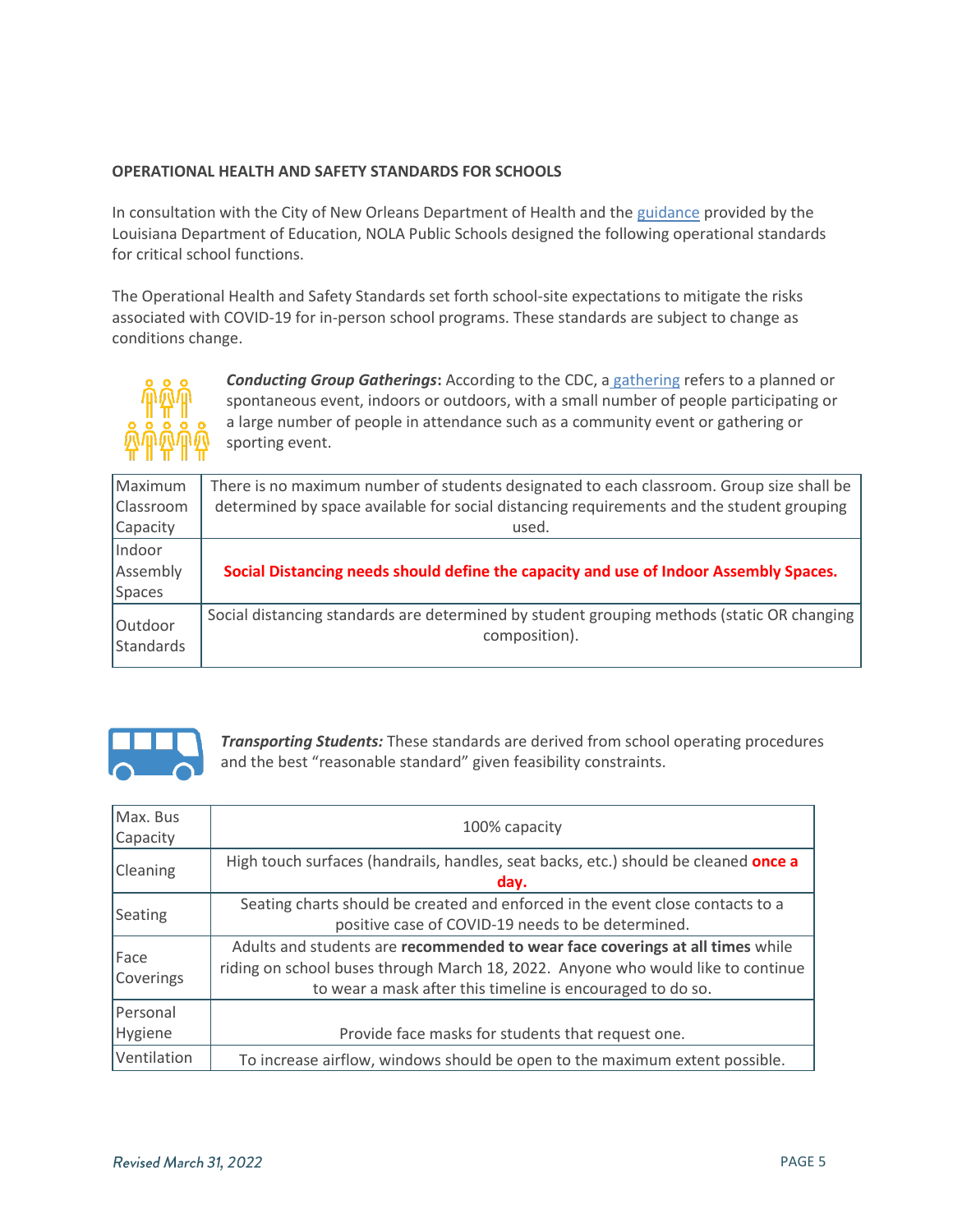

*Entering and Exiting School Buildings:* Schools will implement the following standards to keep students and staff safe while entering and exiting school buildings.

| Entry and<br><b>Exit Points</b>             | Maintain social distance recommendations to the maximum extent possible at all entry<br>and exit points.                                                                                                       |
|---------------------------------------------|----------------------------------------------------------------------------------------------------------------------------------------------------------------------------------------------------------------|
| Drop-off<br>and Pick-up<br><b>Processes</b> | Schools should encourage families and employees to self-monitor for symptoms of COVID-<br>19 prior to arrival on campus.                                                                                       |
| <b>Visitors</b>                             | Limit nonessential visitors, volunteers, and activities involving external groups or<br>organizations as much as possible. See the LDOE's Ready to Achieve guidance for a<br>definition of essential visitors. |



*Practicing Prevention:* In accordance with the CDC's strategies to encourage behaviors that reduce the spread of COVID-19, and with input from medical professionals, schools will implement the following standards.

|                 | High touch surfaces should undergo cleaning with a commercially available cleaning         |
|-----------------|--------------------------------------------------------------------------------------------|
| Daily           | solution, including EPA-approved disinfectants or                                          |
| Cleaning        | a dilute bleach solution, at least once per day, including bathrooms See the LDOE's        |
| Efforts         | Reach to Achieve guidance for a list of high touch surfaces and see the CDC's updated      |
|                 | guidance on cleaning in schools here.                                                      |
| Personal        | Students should wash or sanitize hands upon arrival at school, before and after eating,    |
| Hygiene         | before and after using outdoor play equipment, and before exiting the school facility.     |
| Personal        | School employees should be provided adequate access to hygienic supplies, including        |
| Protective      | soap, hand sanitizer with at least 60% alcohol, disinfectant wipes or spray, paper towels, |
| <b>Supplies</b> | and tissues. Face coverings should also be provided when needed.                           |
| Signs and       | Post signs in highly visible locations (e.g., school entrances, restrooms) that promote    |
| Messaging       | everyday protective measures and describe how to stop the spread of germs                  |
|                 | (such as by properly washing hands).                                                       |
|                 | Wearing a high-quality face mask while indoors should remain in place until March 18,      |
|                 | 2022. If by that date the level of COVID-19 community spread for Orleans Parish            |
| Face            | remains low to medium the Indoor Masking recommendation will be lifted as of March         |
| Coverings       | 21, 2022. As of March 21, 2022, anyone who would like to continue to wear a mask in        |
|                 | schools is encouraged to do so.                                                            |
|                 |                                                                                            |
|                 | Schools need to communicate to parents the importance of keeping children home when        |
| Symptom         | they are sick and the symptoms they should check for daily.                                |
| Monitoring      | Please refer to the section "When a Child, Staff Member, or Visitor Becomes Sick" for      |
|                 | how to respond to someone experiencing COVID-19 symptoms.                                  |
| Water           | Encourage staff and students to bring their own water to minimize use and touching of      |
| Fountains       | water fountains or consider closing shared water fountains.                                |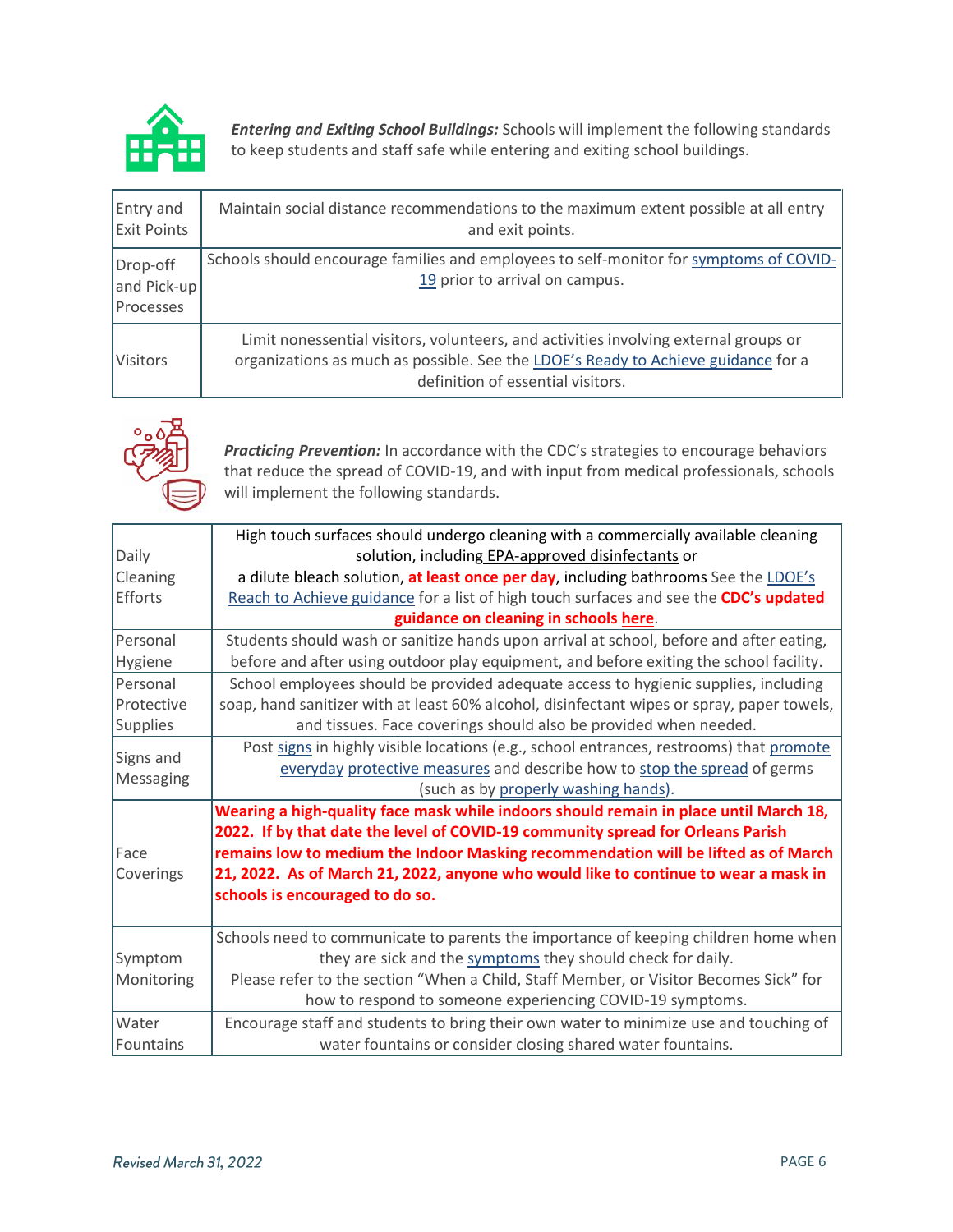

*Student Transitions and Pull Out:* To limit contact as students move around the school facility and to support schools in maintaining static groups, schools will implement the following standards.

| Provider    | Students with disabilities should receive special education and related services in the                                                                                                                                                                         |
|-------------|-----------------------------------------------------------------------------------------------------------------------------------------------------------------------------------------------------------------------------------------------------------------|
| Pull Out    | least restrictive environment. Schools should consider any additional service providers<br>who need to enter the classroom, students who receive services outside the classroom<br>(e.g. resource, APE), and/or students who receive services through alternate |
|             | instructional methods.                                                                                                                                                                                                                                          |
| Controlling | Limit the interactions of students during class transitions via one-way flow hallways,                                                                                                                                                                          |
| Flow        | clearly defined space for two-way direction of student flow in hallways or staggered class<br>changes to decrease the number of students in the hallway at one time.                                                                                            |



*Child Nutrition:* Our schools will maintain a healthy environment and provide healthy school meals to our students.

| Available<br>Meal<br>Programs | Meals are provided to all students. If students are being accommodated with distance<br>learning, a meal service option must be created to provide two meals a day. |
|-------------------------------|---------------------------------------------------------------------------------------------------------------------------------------------------------------------|
| Eating at                     | Cafeterias may be used to support student dining, but social distancing should be                                                                                   |
| School                        | practiced with non-static groups.                                                                                                                                   |

*Extracurricular Activities:* Schools will offer extended school day options and nonacademic experiences for students while complying with health and safety guidance, schools will implement the following extracurricular standards.

|                    | Must maintain static groups where possible and/or implement social distancing |
|--------------------|-------------------------------------------------------------------------------|
| Aftercare          | requirements for groups of changing composition and enforce facial covering   |
|                    | protocols.                                                                    |
| <b>Band</b> and    |                                                                               |
| Vocal              | Band and Choir may occur indoors if members are either fully vaccinated or    |
| Music              | participating in weekly testing.                                              |
|                    | Field trips can occur but must adhere to similar operational guidance's       |
| <b>Field Trips</b> | while off campus.                                                             |
| <b>Athletics</b>   | Athletic activities are to comply with the recommendations put forth in the   |
|                    | Louisiana High School Athletic Association's Guidance for Opening Up          |
|                    | High School Athletics and Activities. Students participating in athletics     |
|                    | must be vaccinated or participating in a weekly testing regiment.             |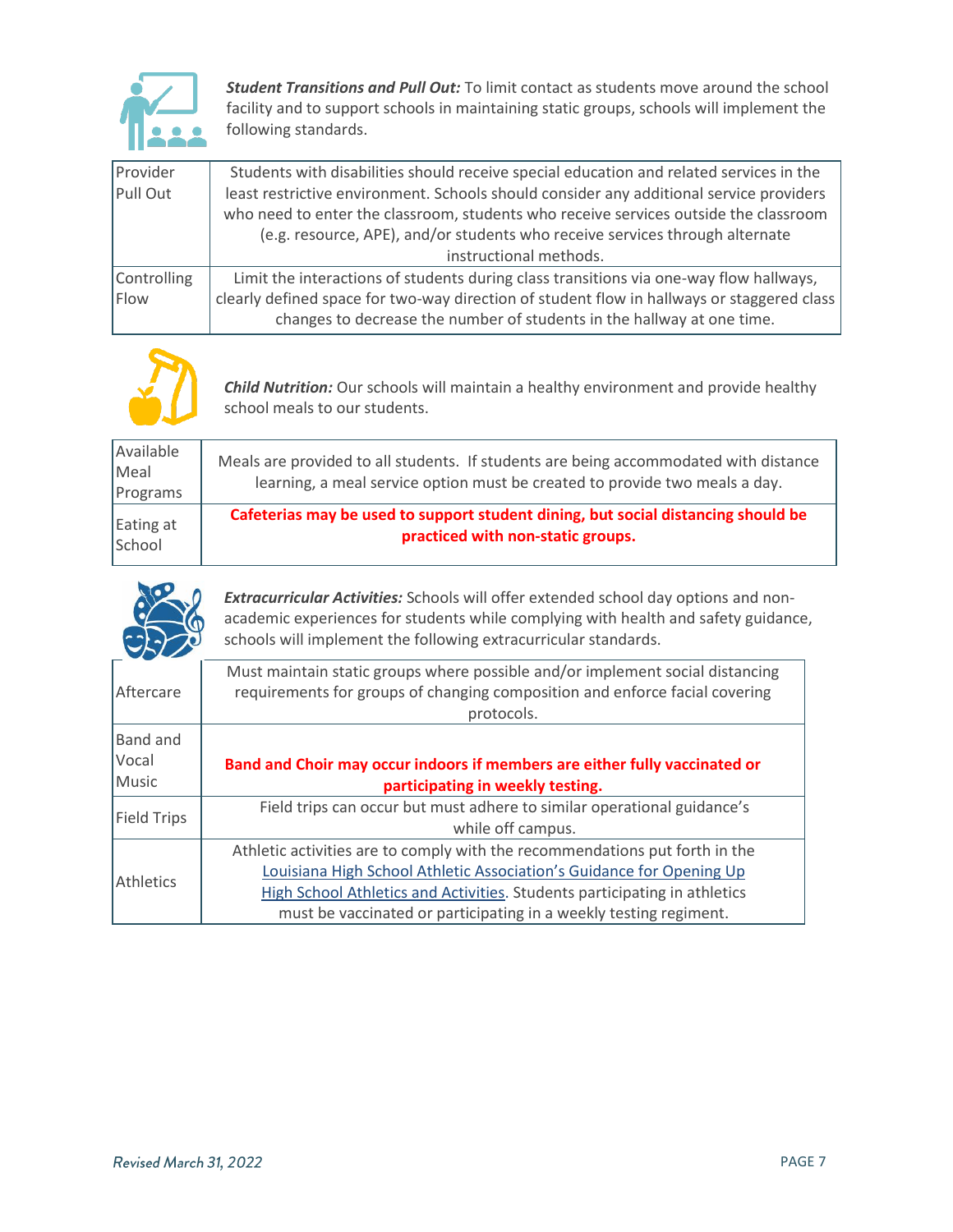# **ACCOMODATIONS FOR VULNERABLE POPULATIONS**

Older adults and people of any age who have serious underlying medical conditions might be at higher risk for severe illness from COVID-19. To review a list of the populations at higher risk for severe illness, please visit the [CDC website.](https://www.cdc.gov/coronavirus/2019-ncov/need-extra-precautions/index.html)

For students requiring distance learning due to health conditions, families must gain documentation from a physician and provide it to their schools for review and approval. The educational programming provided will be determined by each school if and when accommodations are approved. Schools may provide families with the following [form](https://drive.google.com/file/d/1qxRjz-paNg3YzU5kuIrV2PrRof0DWfNL/view?usp=sharing) to request special accommodations.

#### **REPORTING REQUIREMENTS**

#### **Known and Suspected Cases of COVID-19**

Once schools are notified of a confirmed case or identify a suspected case in their school community (student or staff member) either through public health contact tracing, family notification or school provided routine testing, the school is to report this incident in the following ways. Please note, schools are asked to report single cases and multiple cases differently.

- **•** *Single* Confirmed or Suspected Case:
	- School nurses should call the Children's Hospital New Orleans Hotline for School Wellness and Virtual Care COVID-19 hotline (504.837.7760) to determine any additional steps related to communication, quarantining practices, internal-to-school contact tracing, or enhanced cleaning or disinfection processes.
	- School staff should communicate the case to NOLA Public Schools via our online form found [here](https://docs.google.com/forms/d/e/1FAIpQLSfyLJ3vBg2KH-4CWpyaUpiKn7_MNtJbFmdrM_VBcj015-uqfA/viewform) immediately. Information should **not** include name, date of birth or other identifiable data.
	- School staff should submit information regarding the case to LDH via School Online COVID-19 portal. If there are issues logging into your online portal you may contact the Region 1 Office of the Louisiana Department of Health and make the report to epidemiology team member Ashlyn Pinkins at 504-568-8310, [Ashlyn.Pinkins@la.gov](mailto:Ashlyn.Pinkins@la.gov) or Lauren Kleamenakis at [Lauren.Kleamenakis@la.gov.](mailto:Lauren.Kleamenakis@la.gov)
	- Additional resources and tools:
		- Schools may view a checklist of all needed actions once a confirmed or suspect case is identified [here](file:///C:/Users/tdelcour/Documents/My%20Documents/Documents/Emergency%20Preparedness/Covid%2019%20Planning/Spring%202021%20Planning/Confirmed%20or%20Suspected%20Case%20Checklist%203.4.21.pdf) (updated 3.4.2022).
		- Please see additional guidance [here](https://drive.google.com/file/d/1G3OsX3rMJg_uJd6_U-nHl21S82cUTIaF/view?usp=sharing) for considerations for students with disabilities excluded during quarantine.
- *Multiple* Confirmed Cases: If multiple cases of COVID-19 are reported at a single site during a 10 day period, schools must contact the Region 1 Office of the Louisiana Department of Health and the NOLA Public Schools Medical Advisors to review and determine when/if additional actions are required.
	- Louisiana Department of Health Region 1 contact information: Ashlyn Pinkins at 504-568- 8310 or Ashlyn. Pinkins@la.gov or Lauren Kleamenakis at Lauren. Kleamenakis@la.gov. LDH may assist with contact tracing or recommend additional mitigation efforts.
	- NOLA Public Schools Medical Advisors Contact Information: [Medical\\_Advisors@nolapublicschools.com](mailto:Medical_Advisors@nolapublicschools.com)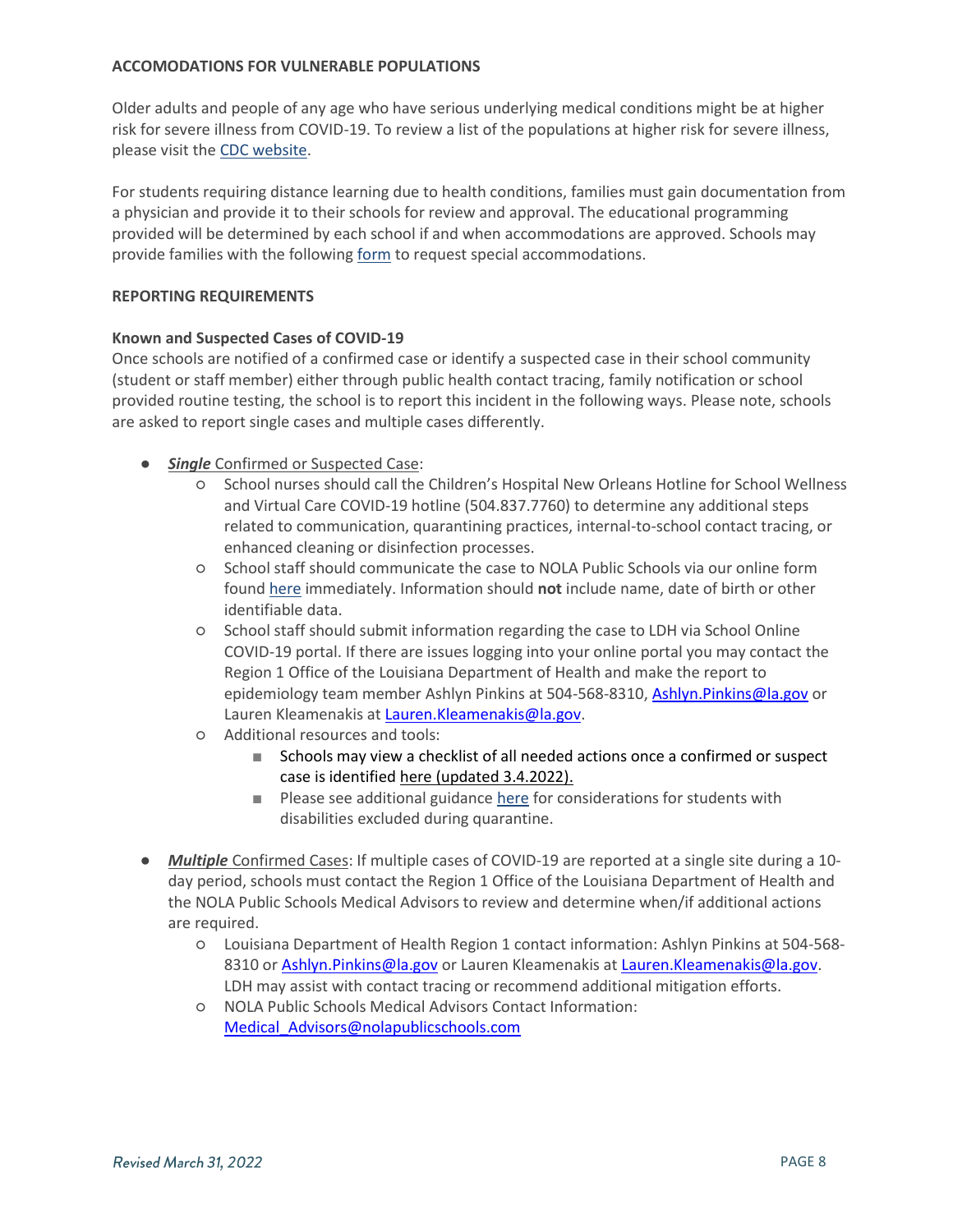# **Vaccination Status of Students and Staff**

Schools must track the vaccination status of students and staff. Schools may verify vaccination status in one of the following ways.

- Louisiana Immunization Network School Nurse Portal: This portal will allow school nurses to verify the COVID-19 vaccination status for students. This is the preferred method to verify student immunization status for COVID-19.
- LA Wallet: Staff with LA Wallet on their mobile devices will be able to demonstrate their COVID-19 vaccination status via their electronic ID.
- Health Care Provider Vaccination Card: Schools may use vaccination cards provided by the individual's vaccinator as evidence of COVID-19 vaccination. For students providing Health Care Provider Vaccination cards their status should be verified via the Louisiana Immunization Network School Nurse Portal.

It is critical for schools to know the vaccination status of all staff and students to aid in contact tracing protocols. Schools will be asked to update NOLA Public Schools with the rate of vaccination among students and staff with a yet to be determined frequency.

# **COVID-19 TESTING AND VACCINATION RESOURCES**

In addition to the operations and safety guidance provided in other sections of this guidance document the availability of testing for symptomatic individuals, routine testing and access to vaccinations are vital components to our ongoing strategy to keep students and staff safe while in school. Below is an overview of the resources available to students and staff for this upcoming school year.

#### **Symptomatic Testing**

All students, teachers, and staff experiencing [symptoms](https://www.cdc.gov/coronavirus/2019-ncov/symptoms-testing/symptoms.html) of COVID-19 are strongly encouraged to stay home from school and seek treatment by medical professionals. Symptomatic students may continue to visit Children's Hospital for free COVID-19 testing by calling the Children's Hospital New Orleans Hotline for School Wellness and Virtual Care COVID-19 hotline (504.837.7760) to make a testing appointment. Symptomatic teachers and staff may continue to access free COVID-19 testing via a partnership with Ochsner Health System. The City of New Orleans maintains a database of organizations offering COVID-19 testing which can be found [here.](https://ready.nola.gov/incident/coronavirus/testing/?utm_source=NOLAReady&utm_medium=banner)

# **Routine Testing**

All students, teachers, and staff – and particularly those who may be unvaccinated - are strongly encouraged to participate in routine, weekly molecular testing, for the virus that causes COVID-19. Schools should prioritize testing participation among participants in interscholastic sports, band, chorus, and other extracurricular activities that may either involve removal of masks or engaging with individuals outside of the immediate school community. Routine testing is available at any public-school campus by request. Details regarding the mobile testing program, to be executed in partnership with the Louisiana Department of Health and local health partners, are available from testing coordinator Morgan Ripski – mripski@nolapublicschools.com.

#### **Vaccination**

Vaccines against the virus that causes COVID-19 are the most effective tool to decrease rates of disease, hospitalization, and death among vaccine-eligible populations.

COVID-19 vaccinations (completion of two dose series) will be required for all students aged 5 years of age or older by February 1, 2022. Mobile vaccination services may be available at any public-school campus by request. In addition, the city has a list of vaccination locations anyone can access [here.](https://ready.nola.gov/incident/coronavirus/vaccine/#appointments)

Families may use [this form](https://ldh.la.gov/assets/oph/Center-PHCH/Center-PH/immunizations/statement-of-exemption-from-immunizations.pdf) to claim an exemption and submit to their students school.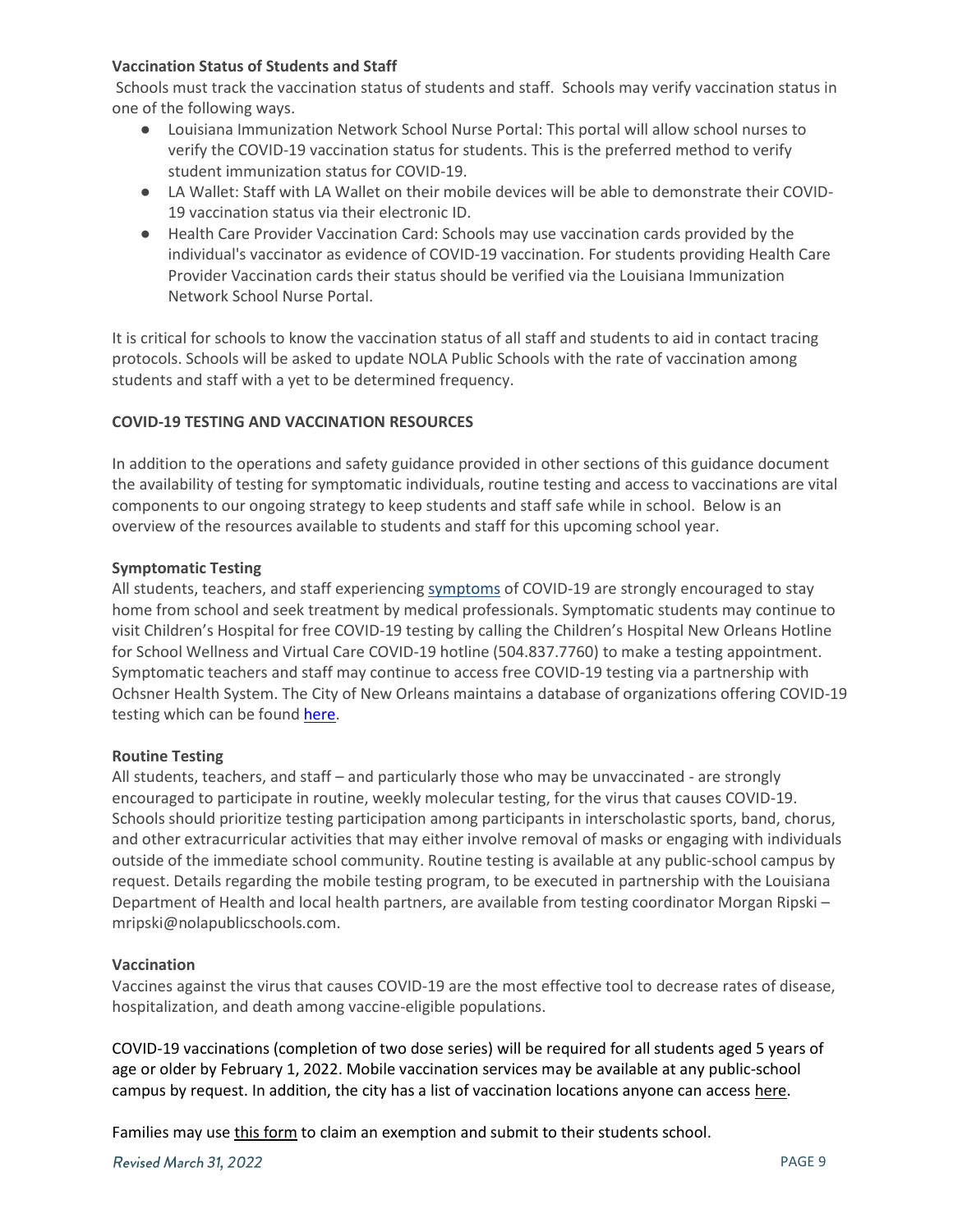For additional information on the benefits of vaccination, please click [here.](https://www.cdc.gov/coronavirus/2019-ncov/vaccines/index.html)

For more information on public health measures to protect against COVID-19 after vaccination, please clic[k](https://www.cdc.gov/coronavirus/2019-ncov/vaccines/fully-vaccinated-guidance.html) [here.](https://www.cdc.gov/coronavirus/2019-ncov/vaccines/fully-vaccinated-guidance.html)

# **PREPARATION AND ACTIONS FOR CONFIRMED OR SUSPECTED CASES OF COVID-19**

Upon review of best practices included in th[e LDOE Reopening Guidelines](https://www.louisianabelieves.com/docs/default-source/ready-to-achieve/ready-to-achieve!-2021-2022-school-operational-guidelines.pdf?sfvrsn=737f6718_2) and in consultation with public health experts, the following guidelines should be used when a child, staff member or visitor is a confirmed or suspected case of COVID-19.

## **Before the start of school all schools should:**

- Establish an area that can be used to isolat[e sick](https://www.cdc.gov/coronavirus/2019-ncov/symptoms-testing/symptoms.html?CDC_AA_refVal=https%3A%2F%2Fwww.cdc.gov%2Fcoronavirus%2F2019-ncov%2Fabout%2Fsymptoms.html) students, staff, or visitors. This should be an area that is distinct from the area used for first aid or medication dispensing if possible, so those activities can continue unaffected.
- Develop a [cleaning and disinfection process](https://www.cdc.gov/coronavirus/2019-ncov/community/disinfecting-building-facility.html?CDC_AA_refVal=https%3A%2F%2Fwww.cdc.gov%2Fcoronavirus%2F2019-ncov%2Fcommunity%2Freopen-guidance.html) for if someone is sick at school.
- Communicate with parents and staff about [what to do when you are sick.](https://www.cdc.gov/coronavirus/2019-ncov/if-you-are-sick/steps-when-sick.html)
- Actively encourage staff and students who are sick or who have ha[d close contact w](https://www.cdc.gov/coronavirus/2019-ncov/php/public-health-recommendations.html)ith a person with COVID-19 to stay home.
- Provide parents a [checklist](https://www.cdc.gov/coronavirus/2019-ncov/symptoms-testing/symptoms.html) to document that children have no symptoms every morning and no other family members are ill at home.
- Share information with staff, students, and families on the proper use, wearing, removal, and cleaning of cloth face coverings. CDC offers information to assist with selection of appropriate masks [here.](https://www.cdc.gov/coronavirus/2019-ncov/community/schools-childcare/operation-strategy.html?CDC_AA_refVal=https%3A%2F%2Fwww.cdc.gov%2Fcoronavirus%2F2019-ncov%2Fcommunity%2Fschools-childcare%2Fschools.html#anchor_1616080084165)
	- It is important to note that children should not wear face coverings when asleep or unconscious (such as during nap time in lower grade levels).
- Develop systems for notifying staff, families, and the public as needed if a person with COVID-19 was on the school premises while infectious. Do this in coordination with local health officials while maintaining confidentiality in accordance with FERPA and all other state and federal laws.

# **When a Child, Staff Member, or Visitor Becomes Sick at School:**

- Implement isolation measures and act swiftly to ensure the sick person leaves campus quickly and safely.
	- School health staff (school nurses) should wear appropriate PPE including mask, gloves, and eye protection while caring for the sick individual.
	- Consider transportation needs to ensure students with limited means to personal transportation can be returned home safely.
	- Individuals who display symptoms of COVID-19 should obtain a molecular COVID-19 test.
- Follow with a cleaning and disinfecting process. The Centers for Disease Control and Prevention (CDC) offers a [framework](https://www.cdc.gov/coronavirus/2019-ncov/community/disinfecting-building-facility.html?CDC_AA_refVal=https%3A%2F%2Fwww.cdc.gov%2Fcoronavirus%2F2019-ncov%2Fcommunity%2Freopen-guidance.html) for cleaning and disinfectant practices.
- Once schools are notified of a **confirmed case** or a **suspected case** (an individual shows symptoms of COVID-19 who does not have a negative molecular test result for COVID-19 or documentation from a physician of an alternative diagnosis) that has not been cleared in 48 hours in their school community (student or staff member), the school is to report this incident in accordance with the required reporting protocols of this guidance.
- **Those who are a confirmed or suspected positive case, are to self-isolate at home for 5 days from the time symptoms began or the time of the first positive test, whichever is earlier. They may return to school on day 6 if symptoms have resolved. Testing after the isolation period and before returning to school is recommended.**
	- **Positive cases that self-isolate for 5 days are required to wear a high-quality face mask once returning to school on days 6-10.**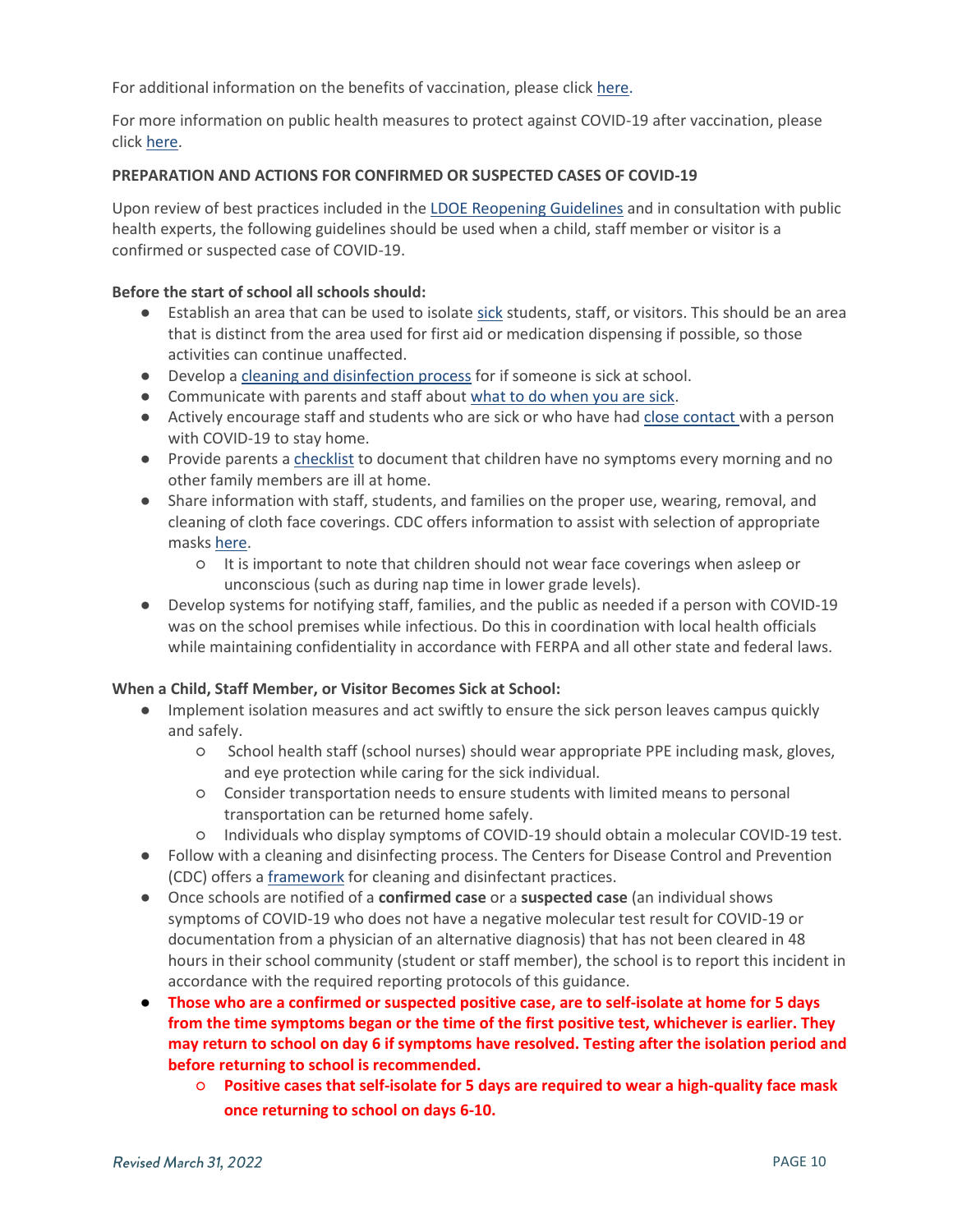- Those identified as close contacts are recommended to quarantine using the following guidance's:
	- Students who have completed the full two dose regimen of an mRNA vaccine:
		- If asymptomatic, no quarantine is required.
		- Wear a mask around others for 10 days.
		- Test on day 5 (molecular or antigen)
	- Staff who are recently fully vaccinated or received a booster (two dose regimen of Pfizer or Moderna vaccine within the last 6 months, OR have completed the primary series of J&J vaccine within the last 2 months, OR have been boosted)
		- If asymptomatic, no quarantine is required.
		- Wear a mask around others for 10 days.
		- Test on day 5 (molecular or antigen)
	- Students who are unvaccinated or not fully vaccinated:
		- Stay home for 5 days.
		- After that continue to wear a mask around others for 5 additional days.
		- Test on day 5 (molecular or antigen)
	- Staff who are unvaccinated or not recently vaccinated (completed a two-dose regimen of Pfizer or Moderna vaccine over 6 months ago and are not boosted, OR completed the primary series of J&J over 2 months ago and are not boosted):
		- Stay home for 5 days.
		- After that continue to wear a mask around others for 5 additional days.
		- Test on day 5 (molecular or antigen)
- **Test to Stay: Schools may implement a test to stay strategy for students and staff who are not fully or recently vaccinated so they may remain in school. In this option, students and staff do not need to quarantine at home if:** 
	- **They remain asymptomatic AND**
	- **They mask through Day 10 following their last point of close contact with a positive case AND**
	- **They test negative for COVID-19 twice during Days 0 - 5 following their last close contact. Tests should be administered on non-consecutive days (e.g., specimen collection on Day 2 and Day 4). If an individual tests positive, see isolation guidance.**
- Close Contact Definition: The Louisiana Department of Health has included additional flexibilities in the close contact tracing process. Generally, a close contact is someone who was less than 6 feet away from infected person (laboratory-confirmed or a clinical diagnosis) for a cumulative total of 15 minutes or more over a 24-hour period. **However, additional guidance's and flexibilities from the LDH can be found [here.](file:///C:/Users/tdelcour/AppData/Local/Microsoft/Windows/INetCache/Content.Outlook/JP4QIKGP/LDHCOVID-19%20Contact%20Tracing%20in%20Schools_01.07.22%20(003).pdf)**
	- For additional close contact tracing support the School Nurse may call the Children's Hospital New Orleans Hotline for School Wellness and Virtual Care COVID-19 hotline (504.837.7760) to determine any additional steps related to communication, quarantining practices, internal-to-school contact tracing, or enhanced cleaning or disinfection processes. Schools may also contact LDH's epidemiology team for additional contact tracing or mitigation recommendations by emailing Ashlyn Pinkins at Ashlyn.Pinkins@la.gov.
	- Schools should use [screening decision trees](https://www.chnola.org/images/CHNOLA-LDH-COVID-19-School-Decision-Tree-01.18.22.pdf) (updated 1.18.22) produced by New Orleans Children's Hospital [f](https://www.chnola.org/images/CHNOLA-LDH-COVID-19-School-Decision-Tree-3.19.2021.pdf)or unvaccinated students, teachers, or staff who are identified as close contacts of a confirmed case OR for anyone (vaccinated or unvaccinated) who may show symptoms of COVID-19.
- If a teacher or student within a *"static group"* is a confirmed case, the unvaccinated, non-recently vaccinated or non-boosted members of the "static group" are to self-quarantine when detailed information such as seating charts or other information is not available for contact tracing.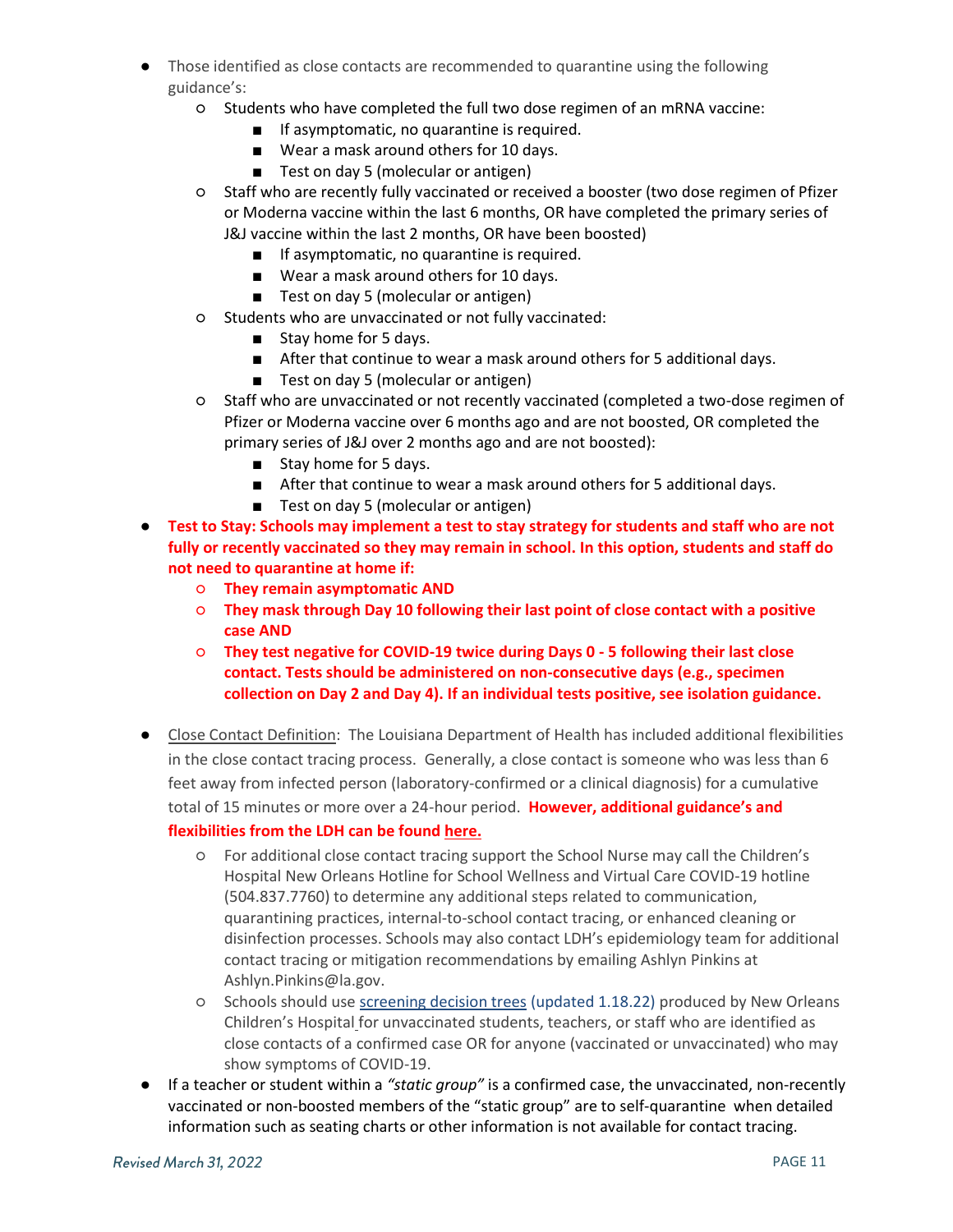● If a teacher or student is a confirmed case or symptomatic person with a known exposure in a school that is *not using "static groups,"* all unvaccinated, non-recently vaccinated or non-boosted teachers, school staff and students that maintained less than 6 feet of social distancing for 15 minutes or more are to self-quarantine. Classroom seating charts are important tools that schools can used to accurately identify who may qualify as a close contact in such circumstances.

# **School Communication Requirements:**

Once a confirmed case or a symptomatic person with known exposure is identified, schools are responsible for communicating to students, families, and staff if they were in close contact with that person, and to provide general information to their school community. Schools should follow the steps below outlining required communication when a confirmed case is identified:

- Schools should enter the case into the LDH online reporting system.
- Schools should rely on the Louisiana Department of Health Region 1 Office if additional help is needed to identify close contacts by contacting Ashlyn Pinkins at [Ashlyn.pinkins@la.gov](mailto:Ashlyn.pinkins@la.gov) or 504-568-8310 or Lauren Kleamenakis at Lauren. Kleamenakis@la.gov.
- Schools are required to communicate to students and staff members that were identified as "close contacts" to the confirmed case or symptomatic person with known exposure, and schools must require the close contacts to self-quarantine.
	- The Louisiana Department of Health has created a communication template for those identified as close contacts, this template will need to be altered for communications to staff members. The communication template can be foun[d](https://ldh.la.gov/assets/oph/Coronavirus/resources/k-12/reporting/LDH-School-Template-Letter-Contact-Notifications.docx) [here.](https://ldh.la.gov/assets/oph/Coronavirus/resources/k-12/reporting/LDH-School-Template-Letter-Contact-Notifications.docx)
- Schools are required to provide a general message to their school community once a known case is identified with general information only (not personal identifiers).
- NOLA Public Schools will track information from all schools regarding the number of confirmed cases. This information will be made public weekly on our website to ensure transparency. The NOLA PS COVID-19 Tracker can be foun[d](https://nolapublicschools.com/covidtracker) [here.](https://nolapublicschools.com/covidtracker)

# **When a Child or Staff Member Becomes Sick at Home:**

- Parents should continue to monitor children fo[r](https://www.cdc.gov/coronavirus/2019-ncov/symptoms-testing/symptoms.html) [symptoms](https://www.cdc.gov/coronavirus/2019-ncov/symptoms-testing/symptoms.html) every morning and ensure no other family members at home are ill before sending children to school.
- If a child shows COVID-like symptoms, parents should call the Children's Hospital New Orleans Hotline for School Wellness and Virtual Care COVID-19 hotline (504.837.7760) to determine if any additional steps related to testing, or quarantining practices are needed. If needed, Children's Hospital staff and the State of Louisiana Department of Health contact tracers will conduct contact tracing activities, including school-based contacts, for confirmed cases.
- If your child is a confirmed case, contact your child's school to notify them of the child's health status. Your child will need to stay home for 5 days and be without symptoms for at least 24 hours before returning to school and it is recommended they receive a negative test before returning.
- All **unvaccinated** students and **unboosted** staff identified as a close contact (within six feet for 15 minutes or more in a 24-hour period) with a confirmed case or a symptomatic person with a known exposure will need to quarantine as defined by this guidance. These situations should also be referred to Children's Hospital New Orleans Hotline for School Wellness and Virtual Care COVID-19 hotline (504.837.7760) to determine additional steps. Further guidance from the CDC about measures to take following exposure can be foun[d](https://www.cdc.gov/coronavirus/2019-ncov/php/public-health-recommendations.html) [here.](https://www.cdc.gov/coronavirus/2019-ncov/php/public-health-recommendations.html)
	- If schools do not have detailed information such as seating charts or other information needed for contact tracing, or if students may have interacted closely throughout the course of the school day in a way that cannot be closely tracked, then the entire classroom should be identified as close contacts.